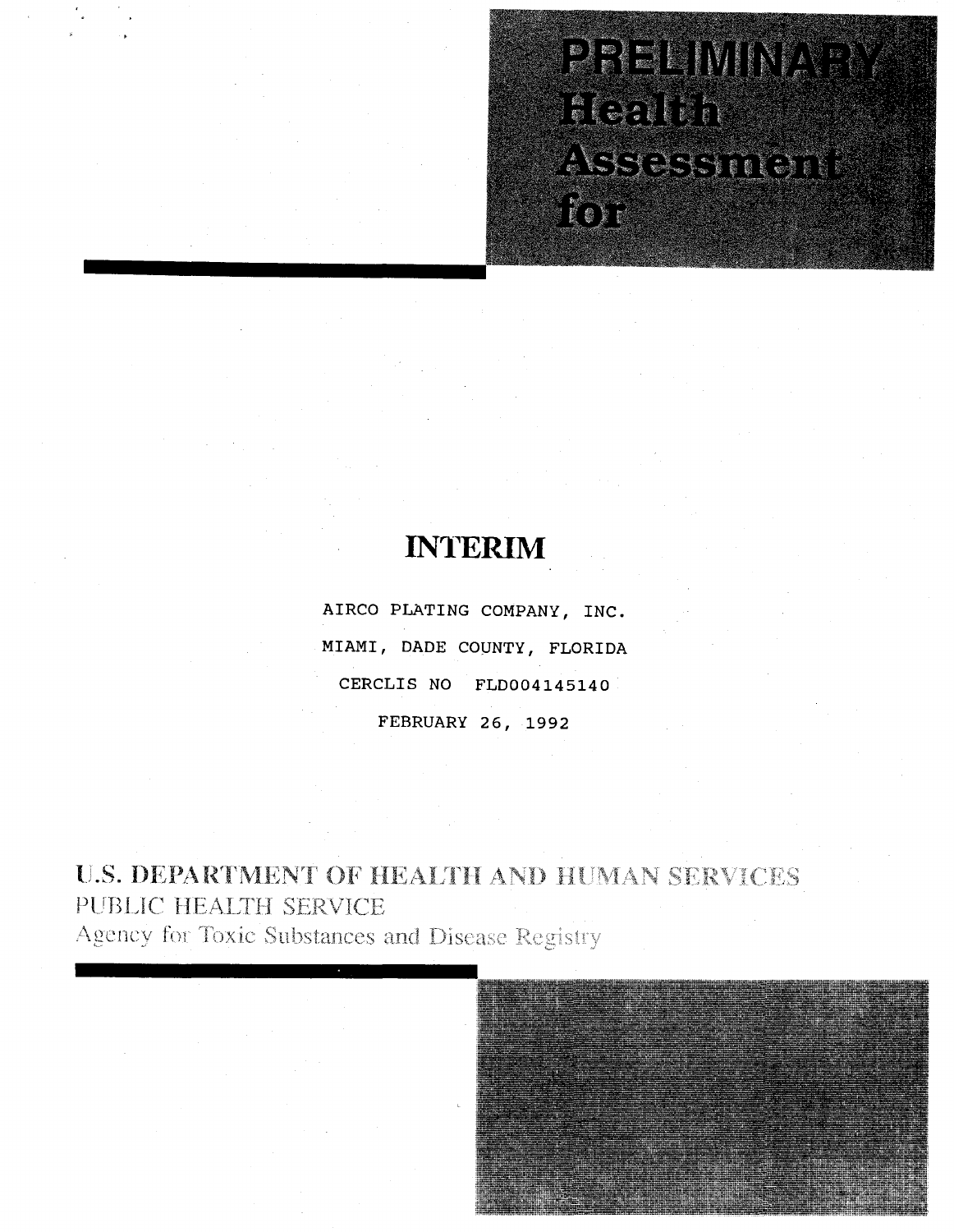# THE ATSDR HEALTH ASSESSMENT: A NOTE OF EXPLANATION

Section 104 (i) (7) (A) of the Comprehensive Environmental Response, Compensation, and Liability Act of 1980 (CERCLA), as amended, states" ... the tenn 'health assessment' shall include preliminary assessments of potential risks to human health posed by individual sites and facilities, based on such factors as the nature and extent of contamination, the existence of potential pathways of human exposure (including ground or surface water contamination, air emissions, and food chain contamination), the size and potential susceptibility of the community within the likely pathways of exposure, the comparison of expected human exposure levels to the short-tenn and long-term health effects associated with identified hazardous substances and any available recommended exposure or tolerance limits for such hazardous substances, and the comparison of existing morbidity and mortality data on diseases that may be associated with the observed levels of exposure. The Administrator of ATSDR shall use appropriate data, risks assessments, risk evaluations and studies available from the Administrator of EPA."

In accordance with the CERCLA section cited, ATSDR has conducted this preliminary health assessment on the data in the site summary fonn. Additional health assessments may be conducted for this site as more information becomes available to ATSDR.

The conclusion and recommendations presented in this Health Assessment are the result of site specific analyses and are not to be cited or quoted for other evaluations or Health Assessments.

Use of trade names is for identification only and does not constitute endorsement by the Public Health Service or the U.S. Department of Health and Human Services.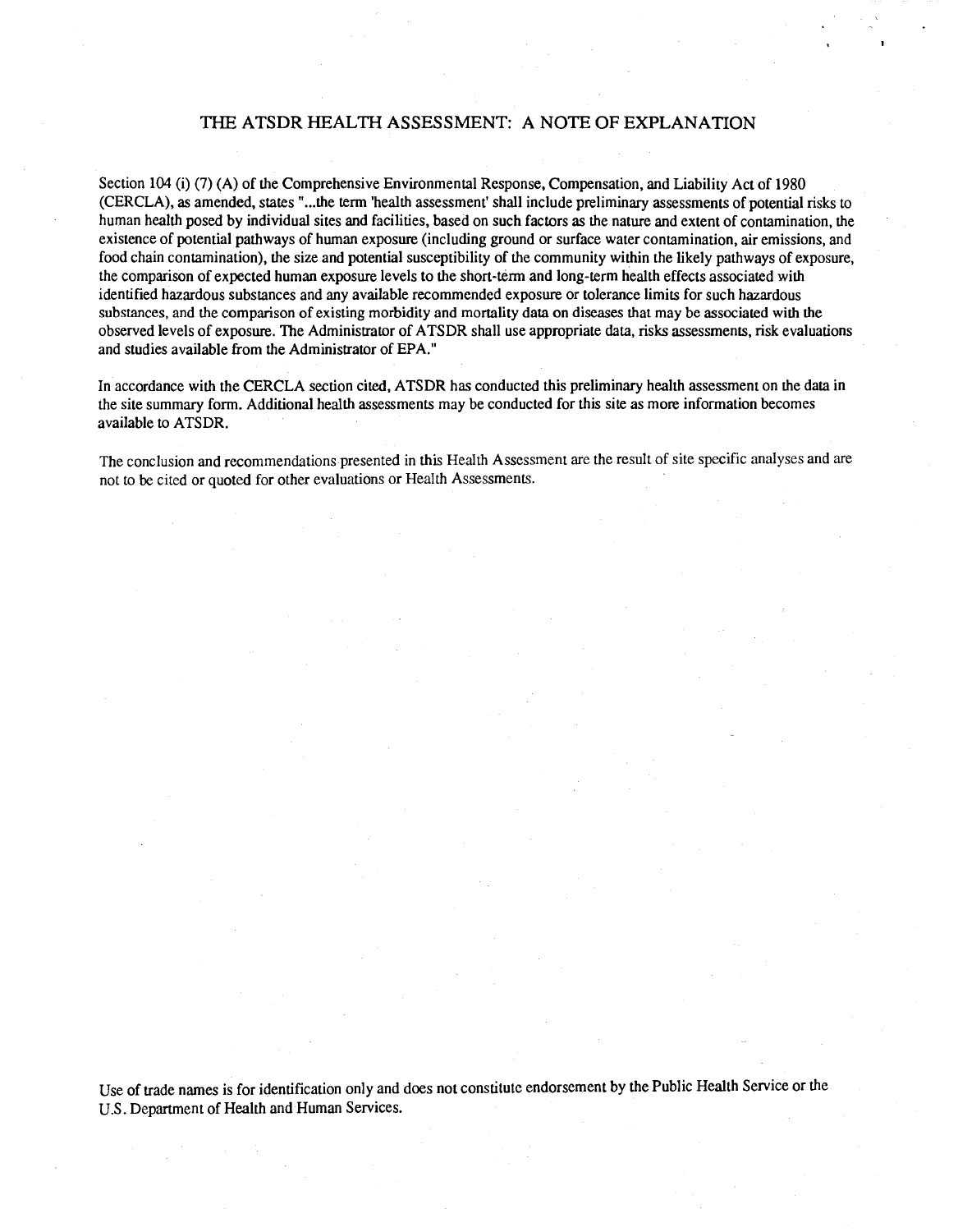# INTERIM PRELIMINARY PUBLIC HEALTH ASSESSMENT AIRCO PLATING COMPANY, INC. MIAMI, DADE COUNTY, FLORIDA CERCLIS NO. FLD004145140

 $\label{eq:2.1} \mathcal{L} = \frac{1}{2} \sum_{i=1}^n \frac{1}{2} \sum_{j=1}^n \frac{1}{2} \sum_{j=1}^n \frac{1}{2} \sum_{j=1}^n \frac{1}{2} \sum_{j=1}^n \frac{1}{2} \sum_{j=1}^n \frac{1}{2} \sum_{j=1}^n \frac{1}{2} \sum_{j=1}^n \frac{1}{2} \sum_{j=1}^n \frac{1}{2} \sum_{j=1}^n \frac{1}{2} \sum_{j=1}^n \frac{1}{2} \sum_{j=1}^n \frac{1}{2} \sum_{j=$ 

# Prepared by

Florida Department of Health and Rehabilitative Services Under Cooperative Agreement with the Agency for Toxic Substances and Disease Registry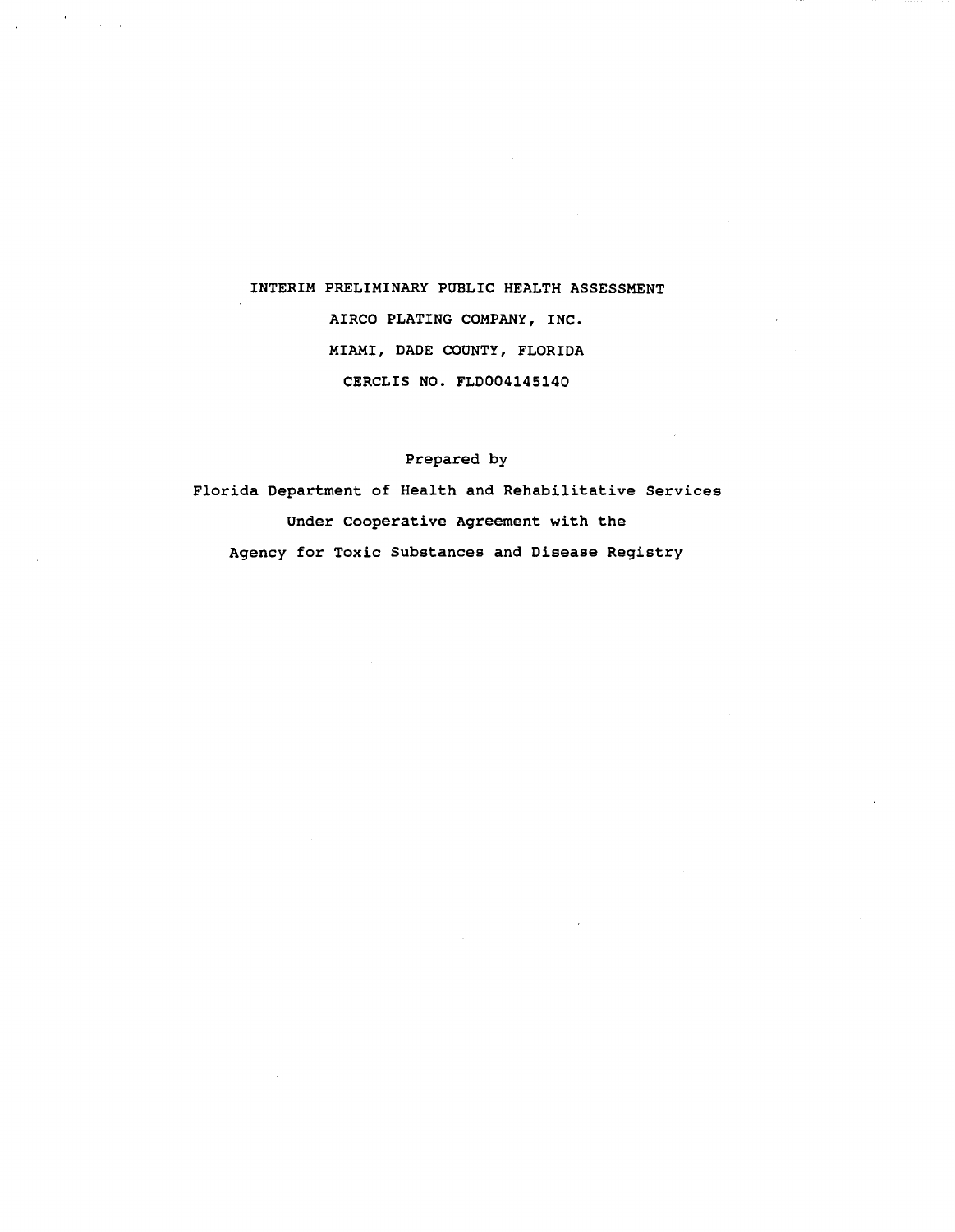# THE ATSDR HEALTH ASSESSMENT: A NOTE OF EXPLANATION

Section 104 (i)(6)(F) of the Comprehensive Environmental Response, Compensation, and Liability Act of 1980 (CERCLA), as amended, states " ... the term "health assessment" shall include preliminary assessments of potential risks to human health posed by individual sites and facilities, based on such factors as the nature and extent of contamination, the existence of potential pathways of human exposure (mcluding ground or surface water contamination, air emissions, and food chain contamination), the size and potential susceptibility of the community within the likely pathways of exposure, the comparison of expected human exposure levels to the short-term and long-term health effects associated with identified hazardous substances and any available recommended exposure or tolerance limits for such hazardous substances, and the comparison of existing morbidity and mortality data on diseases that may be associated with the observed levels of exposure. The Administrator of ATSDR shall use appropriate data, risk assessment, risk evaluations, and studies available from the Administrator of EPA."

In accordance with the CERCLA section cited, ATSDR prepared this Interim Health Assessment using available data and information. ATSDR will re-evaluate this site and prepare an updated health assessment as warranted by the availability of additional data and information and as resources permit.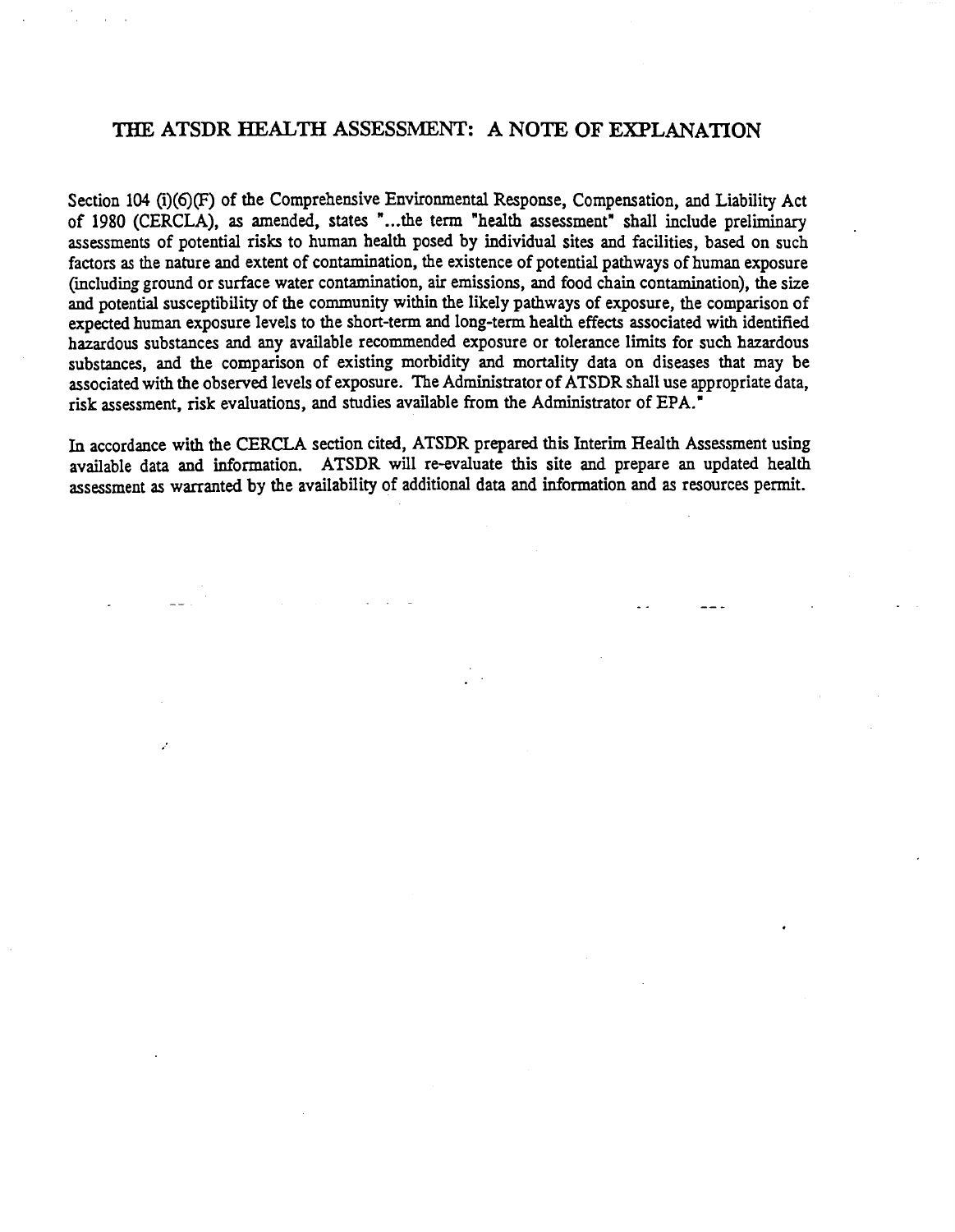# SUMMARY

The Airco Plating Company National Priorities List (NPL) site is located in Miami, Dade County, Florida. Contaminants present in on-site surface soil, subsurface soil and ground water at levels of probable health concern include plating wastes and solvents: cadmium, chromium, trans-I,2-dichloroethene, nickel, tetrachloroethene, trichloroethene, and zinc. This site is of indeterminate public health hazard because limited available data do not indicate that humans are being or have been exposed to levels of contamination that would be expected to cause adverse health effects. Data are not available for all environmental media to which humans may be exposed. Municipal water is available in this area. Because contaminated soil is covered with asphalt and the area has not been surveyed for private potable wells downgradient, no population has been identified as at risk of exposure to on-site contaminants. When soil remediation is carried out, unprotected remediation workers, on and off-site workers and nearby residents could be exposed to contaminants via airborne dust and vapors. Although municipal water is available in this area, private well usage around the site should be determined.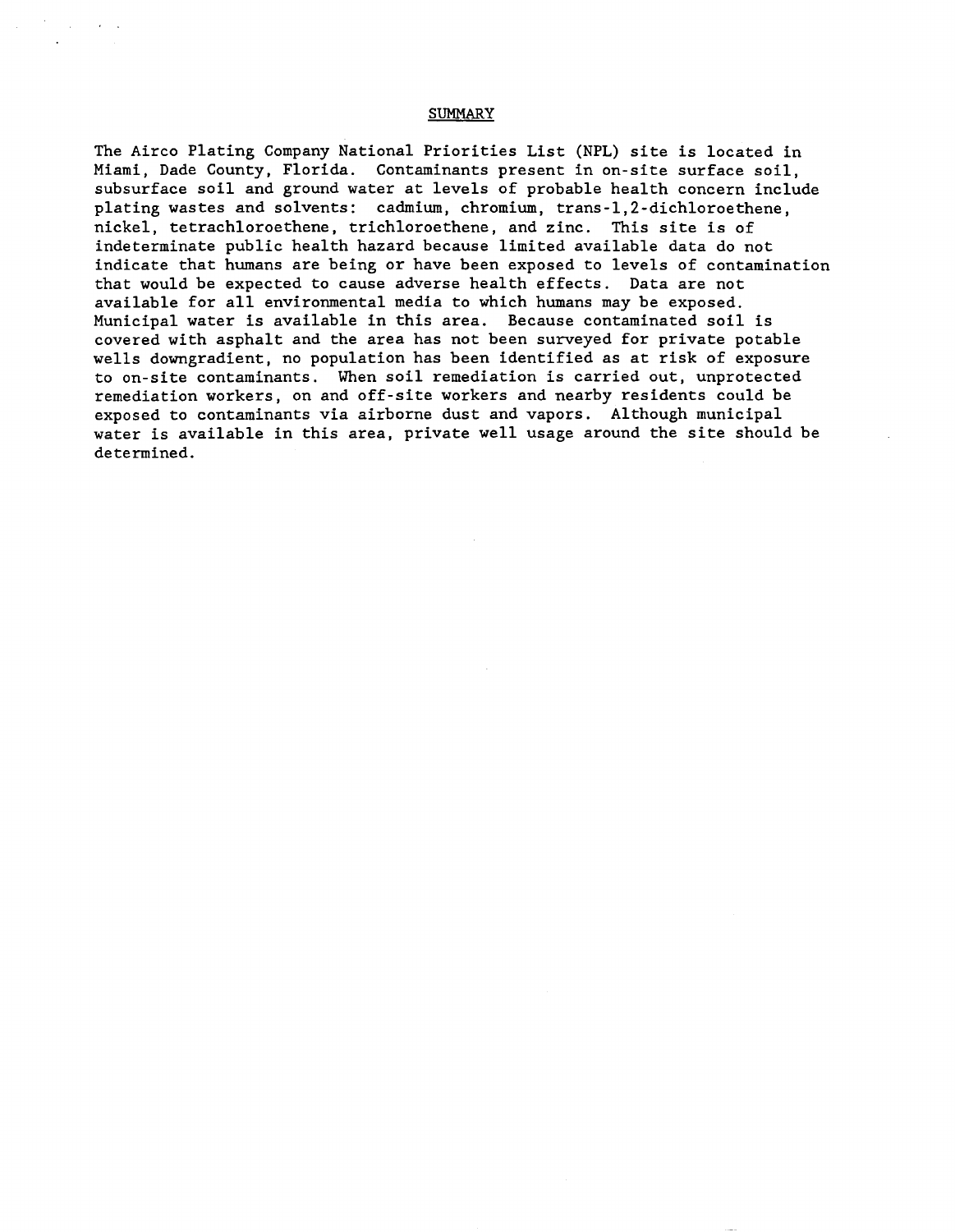# A. Site Description

 $\sim$ 

The Airco Plating Company is located at 3650 N.W. 46th Street, Miami, Florida, approximately 4 miles northwest of downtown Miami (Figure 1). The area surrounding the site consists of a mixture of light industry, warehouses, retail operations, and residential housing.

Principal processes at the plant involve zinc plating; however cadmium, nickel, copper, tin, chromium and brass plating are also utilized. In June 1957, Airco Plating obtained approval from the former Florida State Board of Health to construct and operate an on-site waste disposal plant which included three percolation ponds to dispose of cyanide, chromic acid, other acid wastes, and alkali sludge wastes. The permit required these wastes to be segregated, treated separately, discharged into the ponds, and allowed to seep into the ground. During a U.S. Environmental Protection Agency (EPA) inspection in January 1971, it was found that other water and wastes associated with the plating process were being discharged directly to the seepage ponds without treatment. This wastewater was reported to contain cadmium, copper, zinc, and tin.

After 1971, the company received several corrective action notices issued by the Dade County Pollution Control Board; in 1973 Airco Plating was ordered to pump sludge out of the seepage ponds. The company was also ordered to correctly treat their waste water in accordance with Dade County standards, in order for the waste water to be discharged to the Miami municipal sewage system. A water main connecting the plant's effluent to the sewage system was installed in 1973. Since 1982, pretreatment sludges have been separated from the waste water and have been transported to a hazardous waste facility regulated under Subtitle C of the Resource Conservation and Recovery Act (RCRA).

During an initial investigation in July 1985, EPA discovered that one of the areas believed to have been used for waste disposal had been partially covered with asphalt pavement and lawn. Soil and ground water from near the ponds contained contaminants associated with electroplating.

EPA's Field Investigation Team, NUS, performed an Expanded Site Investigation (ESI) in December 1986 and January 1987. Surface soil, subsurface soil, and shallow and deep ground water were sampled and found to contain metals and solvents associated with electroplating.

#### B. Site Visit

A site visit was conducted by staff from the Florida Department of Health and Rehabilitative Services (HRS) Health Office and an ATSDR Regional Representative in February 1989. A follow-up site visit was conducted by staff from the Dade County Department of Health in April 1991. Airco is currently operational and plant buildings cover one-half to two-thirds of the 1.5 acre site. Most of the remainder of the site is paved with asphalt including those areas noted on the site map as the former locations of the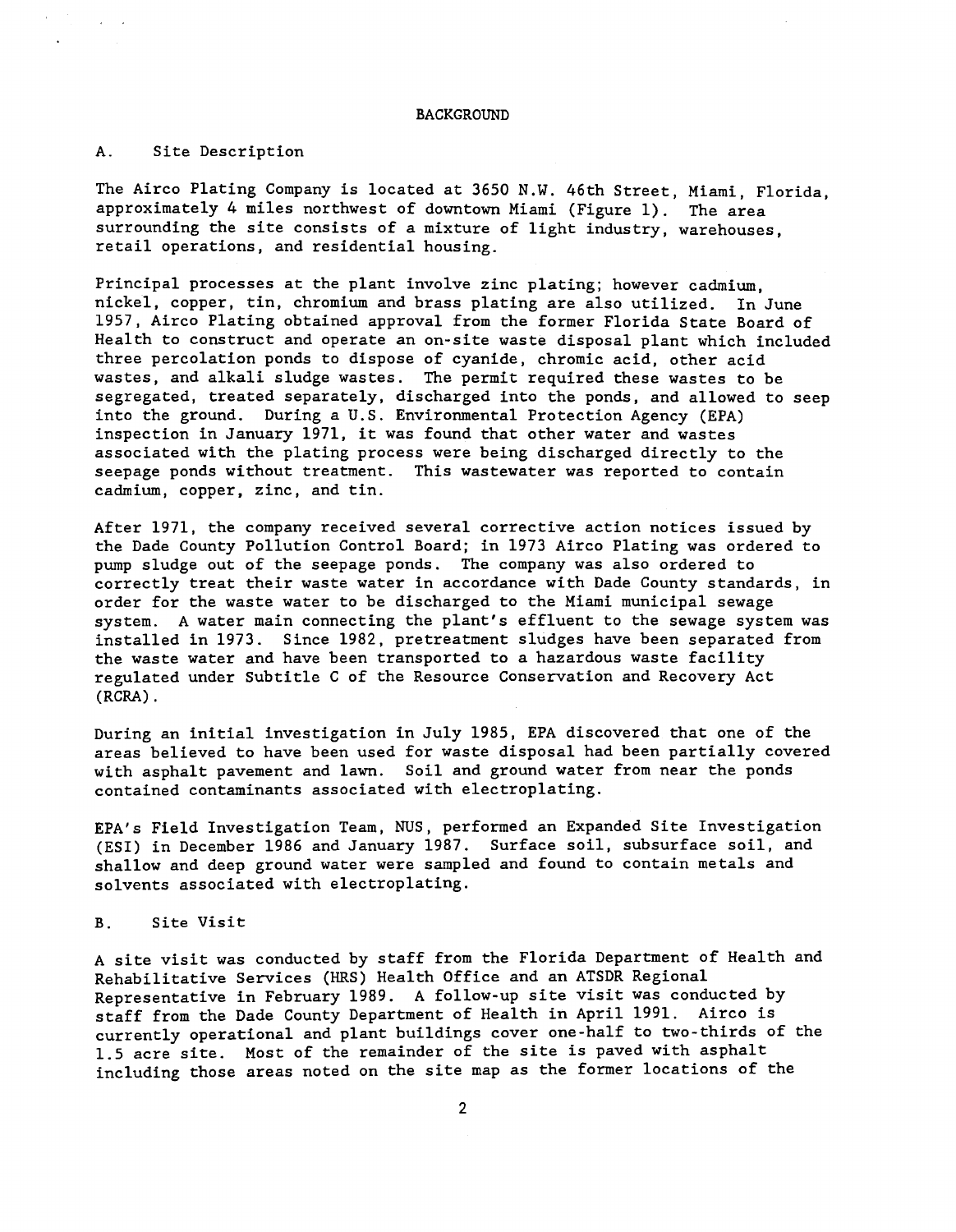seepage ponds (Figure 2). There is no physical evidence of these ponds onsite. The area behind the main building is paved and an out building and piles of metal and machine parts rest on the pavement. The front of the building faces 46th Street and asphalt pavement runs nearly to curb.

Site access is restricted by a 6-foot high chain-link fence. Three stands of barbed wire run around the top of the fence, and coiled barbed wire is wrapped around the strands. Coiled barbed-wire is also installed along the bottom of the chain-link fence. The separate parking area adjacent to the site is also fenced and is fitted with a locking gate topped with barbed-wire. The site is posted with "No Trespassing" signs.

Information reviewed indicates the presence of a large-capacity industrial well on-site. A water tower was observed to the south at the Douglas Freight and Salvage Plant and it is probable that some of the businesses in the area may also have industrial wells that may affect the flow direction of area ground water.

# C. Demographics, Land Use, and Natural Resource Use

Airco plating is located in a heavily developed area of Miami that allows mixed zoning. Over 150 mobile homes and several dozen additional residences are located within 1/4 mile of the site. Some of the closest mobile homes are within 450 feet of the site in a mobile home park housing about 200 people, including children. Mobile home parks in the area are connected to the City of Hialeah water system. However, the manager of the nearest park said many of the local residences have been there since the 1940s and the "frame" homes in the area could have private wells.

There are four municipal wells within 3 miles of the site which are the Hialeah, Preston, and Upper and Lower Miami Springs well fields. The nearest is approximately 2 miles away, and all are upgradient. Presently, these wells provide only 5-10 percent of the Dade County Water and Sewer Authority (WASA) total system output, due to WASA's heavy reliance on water from the Northwest Well Field approximately 10 miles west of the site. Water from the less-used well fields is mixed with water from the Northwest Well field and distributed to the Hialeah and Preston water treatment plants. The Dade County WASA installed air strippers at the Preston Plant in 1987 and air strippers should be operational at the Hialeah plant by 1990. At that time, the Hialeah, Preston, and Upper and Lower Miami Springs Well fields will again become operational (FIT, 1987).

An industrial well is located on the site and there may be others in the area. See Figure 2 for the locations of other buildings in the vicinity. The FIT inspection report noted the layout of the buildings around the site and named the shops and businesses. It became apparent during the site visits that some of these businesses have changed ownership.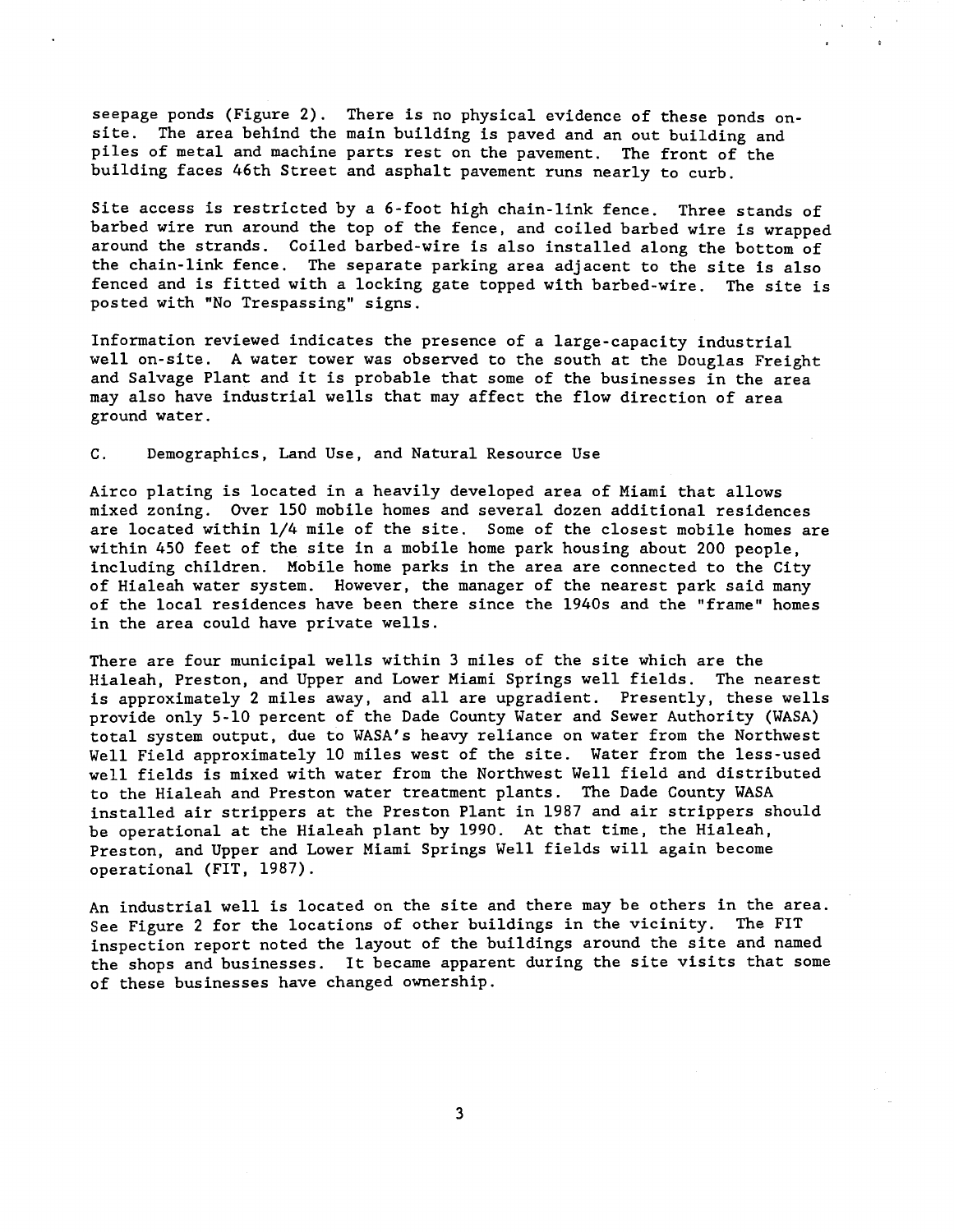# D. Health Outcome Data

Based on the evaluations performed as part of this preliminary health assessment, there are not indications that humans have been exposed to siterelated contaminants. In addition, there were no community health concerns identified during this evaluation. Therefore, health outcome data were not evaluated in conducting this health assessment.

# COMMUNITY HEALTH CONCERNS

Dade County Department of Environmental Resources Management representatives are concerned metals and volatile organic compounds found at this site have contributed to the degradation of local ground water. This shallow ground water represents the upper level of the potable water for this area; however, municipal water is available. The nearest municipal well is approximately 2 miles away, and is located hydrogeologically upgradient, meaning it is unlikely the contaminated ground water plume will recharge this well.

The nearest residences are mobile homes which are supplied with municipal water. The area has not been surveyed for downgradient, private, potable or irrigation wells; therefore, it is not known if human exposure to metals is<br>occurring via dermal, inhalation or ingestion exposure to ground water. An occurring via dermal, inhalation or ingestion exposure to ground water. industrial well is located on the site and there may be others in the area. The extent of worker exposure to contaminated ground water is unknown.

The Dade County Environmental Health Director indicated in December 1991, that there were no community health concerns related to this site.

#### ENVIRONMENTAL CONTAMINATION AND OTHER HAZARDS

To identify possible facilities that could contribute to the ground water, surface water, soil, and air contamination near the Airco Plating Company site, HRS search the 1987, 1988, and 1989 Toxic Release Inventory (TRI). TRI is developed by the EPA from chemical information provided by certain industries. TRI data did not contain information on the release of siterelated contaminants on-site and in off-site areas within the site vicinity.

# A. ON-SITE CONTAMINATION

The Expanded Site Investigation (NUS, 1988) was conducted using several portable survey instruments. Monitoring and surveying for air contamination was performed at the start of field activities and throughout the project. Additionally, field analytical screening was performed on selected water and soil samples.

On-site samples were collected from areas upgradient and downgradient of the seepage ponds and from within the ponds. A building prevented direct sampling of the third pond; however, samples were collected nearby. Three surface soil samples (2 to 7 inches below land surface), eleven subsurface soil samples (3 to 4 feet below land surface), twenty-one subsurface saturated zone soil samples, and ground water from nine temporary monitoring wells and one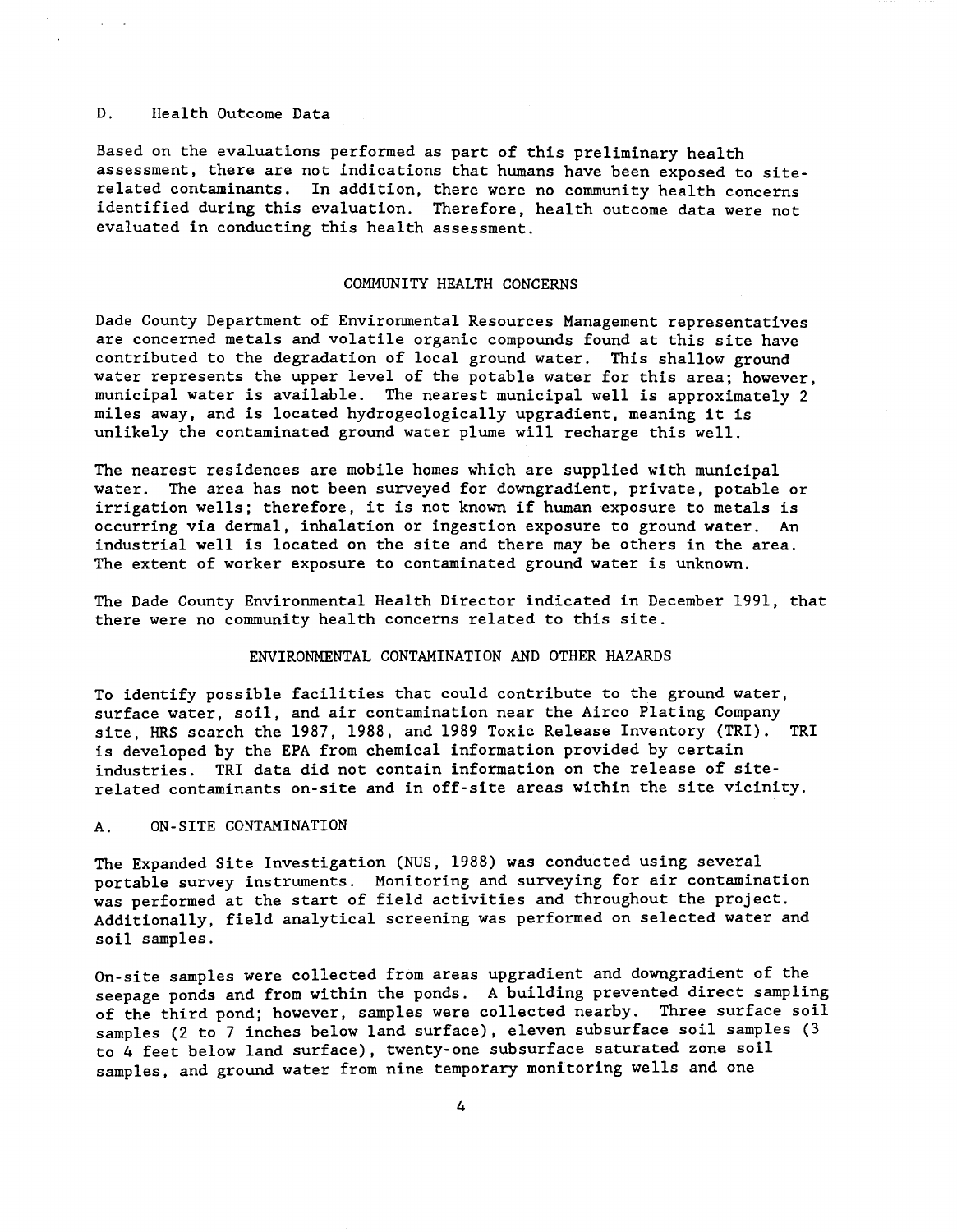permanent monitoring well were analyzed during the Extended Site Investigation. The contaminants present on site at levels of probable health concern are shown in Table I.

Summarized NUS (1988) monitoring data indicate the shallow temporary monitoring wells contain cadmium, chromium, trans-l,2-dichloroethene and also contained trichloroethene and vinyl chloride which are environmental degradation products of tetrachloroethene.

| MEDIA        | CONTAMINANT              | <b>CONCENTRATION RANGE</b> |         | <u>UNIT</u> |
|--------------|--------------------------|----------------------------|---------|-------------|
|              |                          |                            |         |             |
| Surface Soil | Cadmium                  | 720                        | 810     | mg/kg       |
|              | Chromium (Total)         | 1,800                      | 3,800   | mg/kg       |
|              | Nickel                   | 330                        | 730     | mg/kg       |
| Subsoil      | Cadmium                  | 60                         | 1,300   | mg/kg       |
|              | Chromium (Total)         | 45                         | 9,500   | mg/kg       |
|              | Nickel                   | 45                         | 1,100   | mg/kg       |
|              | Tetrachloroethene        | 0.17                       | J14     | mg/kg       |
| Ground Water | Cadmium                  | 160                        | 5,600   | $\mu$ g/L   |
|              | Chromium (Total)         | 830                        | 58,000  | $\mu$ g/L   |
|              | Chromium $(6+)$ *        |                            | 570     | $\mu$ g/L   |
|              | trans-1,2-Dichloroethene | 4.0                        | 69      | $\mu$ g/L   |
|              | Copper                   | J260                       | 3,100   | $\mu$ g/L   |
|              | Nickel                   | 550                        | 2,900   | $\mu$ g/L   |
|              | Tetrachloroethene        | 35                         | 270     | $\mu$ g/L   |
|              | Zinc                     | 37,600                     | 389,000 | $\mu$ g/L   |
|              | Trichloroethene          | J5                         | 16      | $\mu$ g/L   |
|              |                          |                            |         |             |

# Table 1 On-Site Contamination

| $J_{\perp}$    | estimated value   |
|----------------|-------------------|
| $mg/kg -$      | parts per million |
| $\mu$ g/L -    | parts per billion |
| $\star$ $\sim$ | only one sample   |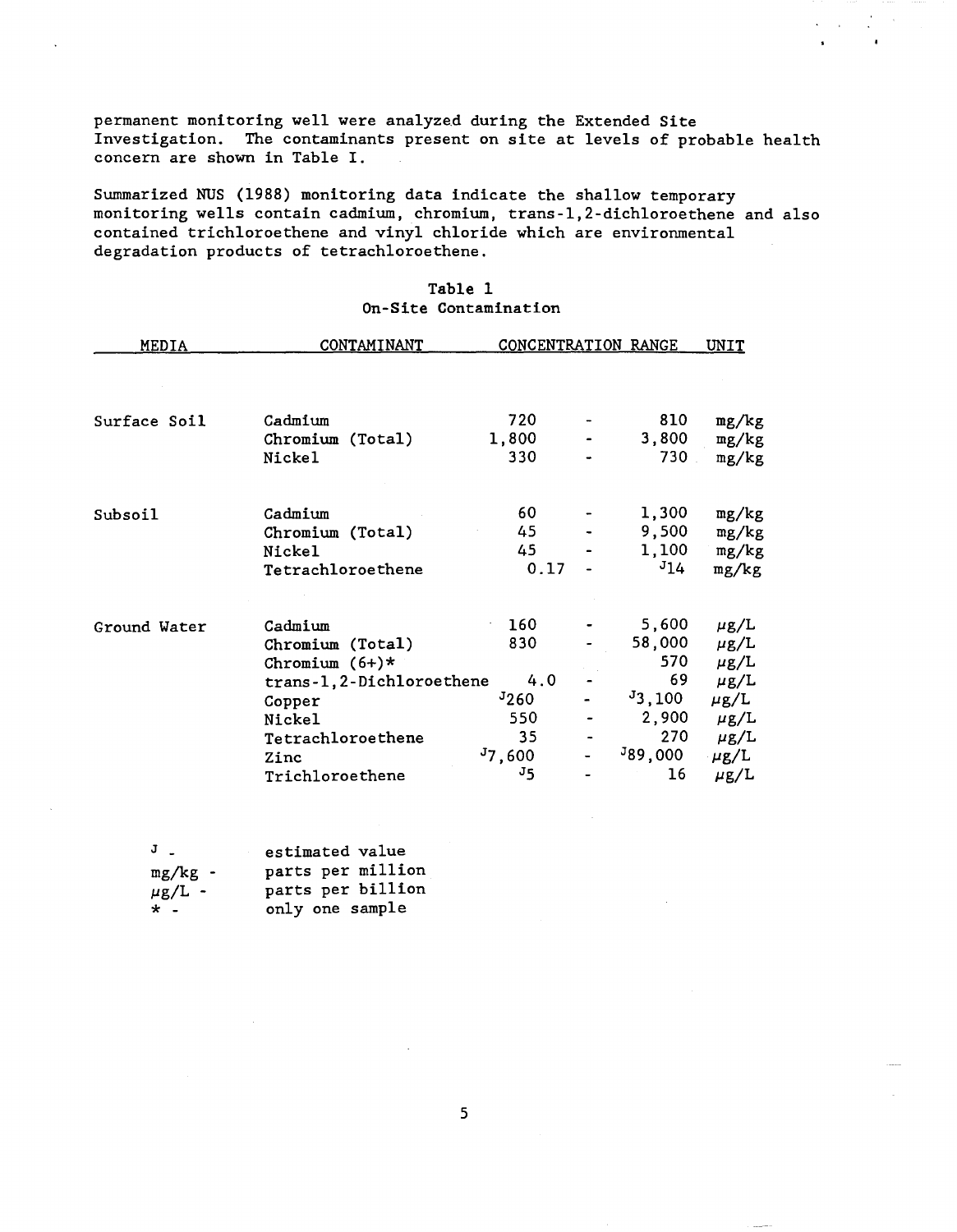# B. OFF-SITE CONTAMINATION

Background samples were collected off site as part of the Expanded Site Investigation (NUS, 1988). For surface and subsurface soil, one sample (for each) was collected upgradient to serve as a control. For soil samples from the subsurface saturated zone and for the ground water samples from temporary monitoring wells, three samples were collected upgradient of the facility (for each) to serve as background samples. Background levels were below levels of contaminants found on site.

Eight saturated zone soil samples and six temporary monitoring wells samples were taken downgradient and off site. Most permanent monitoring wells are located off-site; four are upgradient and six are downgradient. The shallowest permanent ground water monitoring wells are 20 feet below land surface, the intermediate wells are 45 feet below land surface and the deepest wells are 75 feet below land surface. Most of temporary monitoring wells are located at the water table surface. The contaminants present off site at levels of probable health concern are listed in Table II.

| MEDIA        | CONTAMINANT                                                                                                                   | CONCENTRATION RANGE                                         |                                                                                                  |                                                               | (UNIT)                                                                                               |
|--------------|-------------------------------------------------------------------------------------------------------------------------------|-------------------------------------------------------------|--------------------------------------------------------------------------------------------------|---------------------------------------------------------------|------------------------------------------------------------------------------------------------------|
| Subsoil      | Cadmium<br>Chromium<br>Nickel                                                                                                 | 2.4<br><b>BDL</b><br><b>BDL</b>                             | $\overline{\phantom{a}}$<br>$\sim$<br>$\overline{\phantom{a}}$                                   | 140<br>1,900<br>98                                            | mg/kg<br>mg/kg<br>mg/kg                                                                              |
| Ground Water | Cadmium<br>Chromium<br>trans-1, 2-Dichloroethene<br>Nickel<br>Tetrachloroethene<br>Trichloroethene<br>Vinyl Chloride*<br>Zinc | 410<br>360 L<br>30<br>340<br>100<br>J <sub>7</sub><br>4,200 | $\blacksquare$<br>$\qquad \qquad \blacksquare$<br>$\blacksquare$<br>$\qquad \qquad \blacksquare$ | 1,400<br>11,000<br>290<br>1,100<br>410<br>130<br>26<br>14,000 | $\mu$ g/L<br>$\mu$ g/L<br>$\mu$ g/L<br>$\mu$ g/L<br>$\mu$ g/L<br>$\mu$ g/L<br>$\mu$ g/L<br>$\mu$ g/L |

| TABLE II |                        |
|----------|------------------------|
|          | Off-Site Contamination |

 $J$  - estimated value BDL - below detection level mg/kg - parts per million

 $\mu$ g/L - parts per billion \* - only one sample

# C. QUALITY ASSURANCE/QUALITY CONTROL

Surface and subsurface soil and ground water samples were collected and analyzed for cyanide as part of the. Expanded Site Investigation (ESI). Based on the earlier site survey, cyanide was expected to occur in relatively high concentrations in samples from the seepage pond areas. However, most of the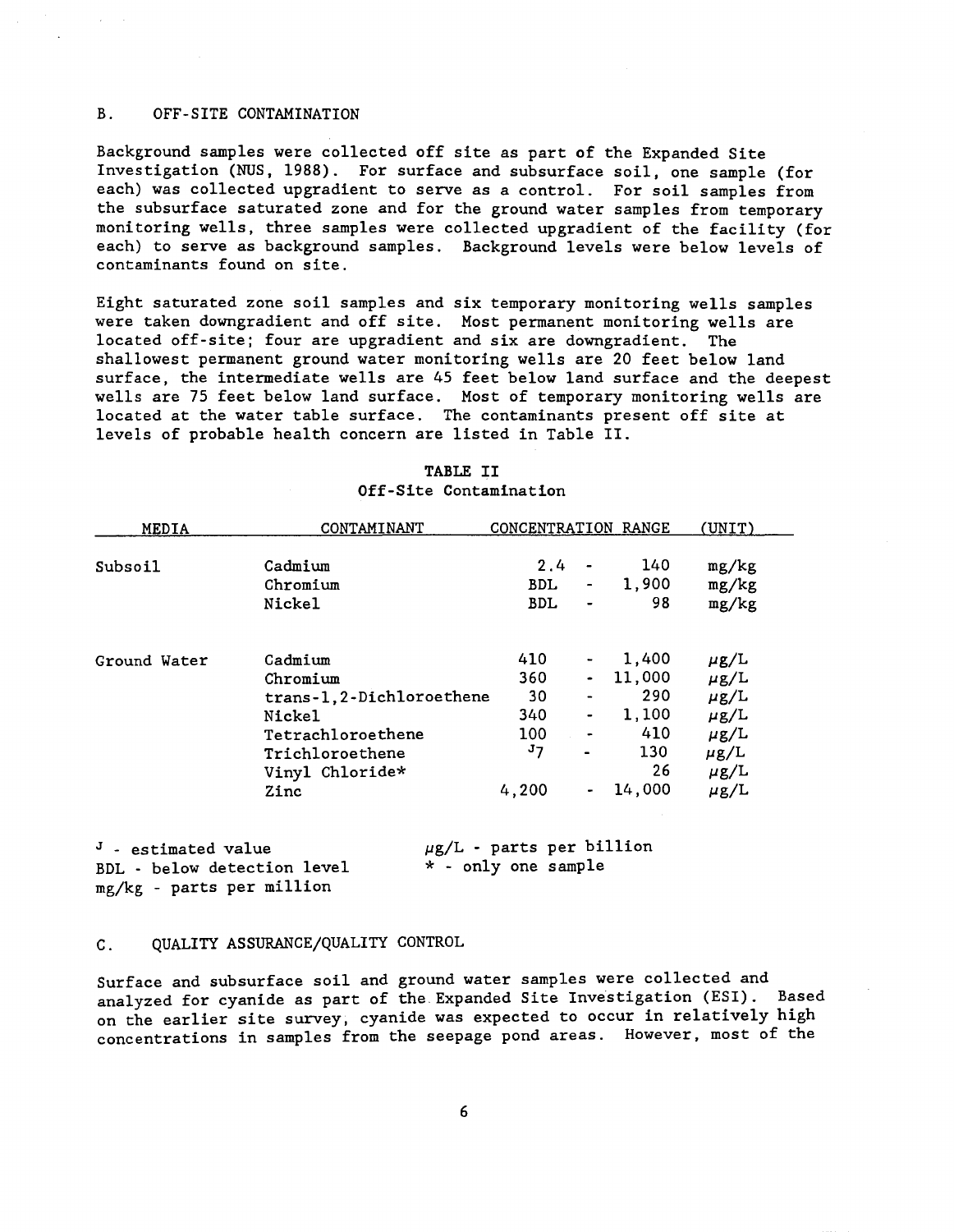cyanide results were declared invalid because of laboratory deficiencies with respect to EPA QA/QC requirements.

Other QA/QC data included in the ESI are analyses of the sand pack placed around the well screen, a field blank consisting of water from the nearby fire hydrant and water from the water trucks used during drilling operations, and the deionized (DI) water from the portable DI unit on site. In each medium, several analytes did not pass QA/QC requirements and the corresponding samples were declared invalid. The conclusions presented in this preliminary health assessment are based on the data from the ESI/FIT report. The validity of these conclusions is directly dependent on the quality of the data provided.

#### D. PHYSICAL HAZARDS

No physical hazards were noted during the site visits or mentioned in any of the site-related documentation reviewed for this Preliminary Health Assessment.

#### PATHWAYS ANALYSES

# A. ENVIRONMENTAL PATHWAYS (FATE AND TRANSPORT)

The expanded site screening clearly identified ground water and soil contamination at the Airco Plating Facility. However, the extent of soil contamination has not been defined, and the extent and flow direction of ground water contamination has not been identified. These differences in onsite and off-site ground water contamination are difficult to address without additional information about area and site hydrogeology. Specifically, the on-site industrial well's influence on the area's ground water should be investigated, and sample differences possibly resulting from well depth and well construction (temporary vs. permanent) should be considered.

The Biscayne Aquifer is the environmental pathway of greatest concern because of its importance as the sole source of southeast Florida's drinking water. Past Airco Plating waste management practices acted to recharge the aquifer directly through percolation ponds. The highly transmissive character of the surficial deposits and geologic units that underlie the site facilitate the rapid movement of contaminated ground water into and through the Biscayne Aquifer. The surficial deposits at the site consist of a thin soil and 40 to 45 feet of white to tan, medium to coarse-grained sand which contains limestone rubble and oolite. These surficial deposits are comprised of the sands of the Pamlico Formations and Miami Oolite.

The Miami oolite overlies the Pleistocene-aged Fort Thompson Formation. The Fort Thompson Formation is 100 - 110 feet thick in the area and includes layers of porous and nonporous limestone and quartz sand. Ground water dissolution created extensive lateral and vertical cavities in the limestone layers. Some cavities later filled with quartz sand and shells and clay, but others remained open, thus increasing the permeability of the formation.

7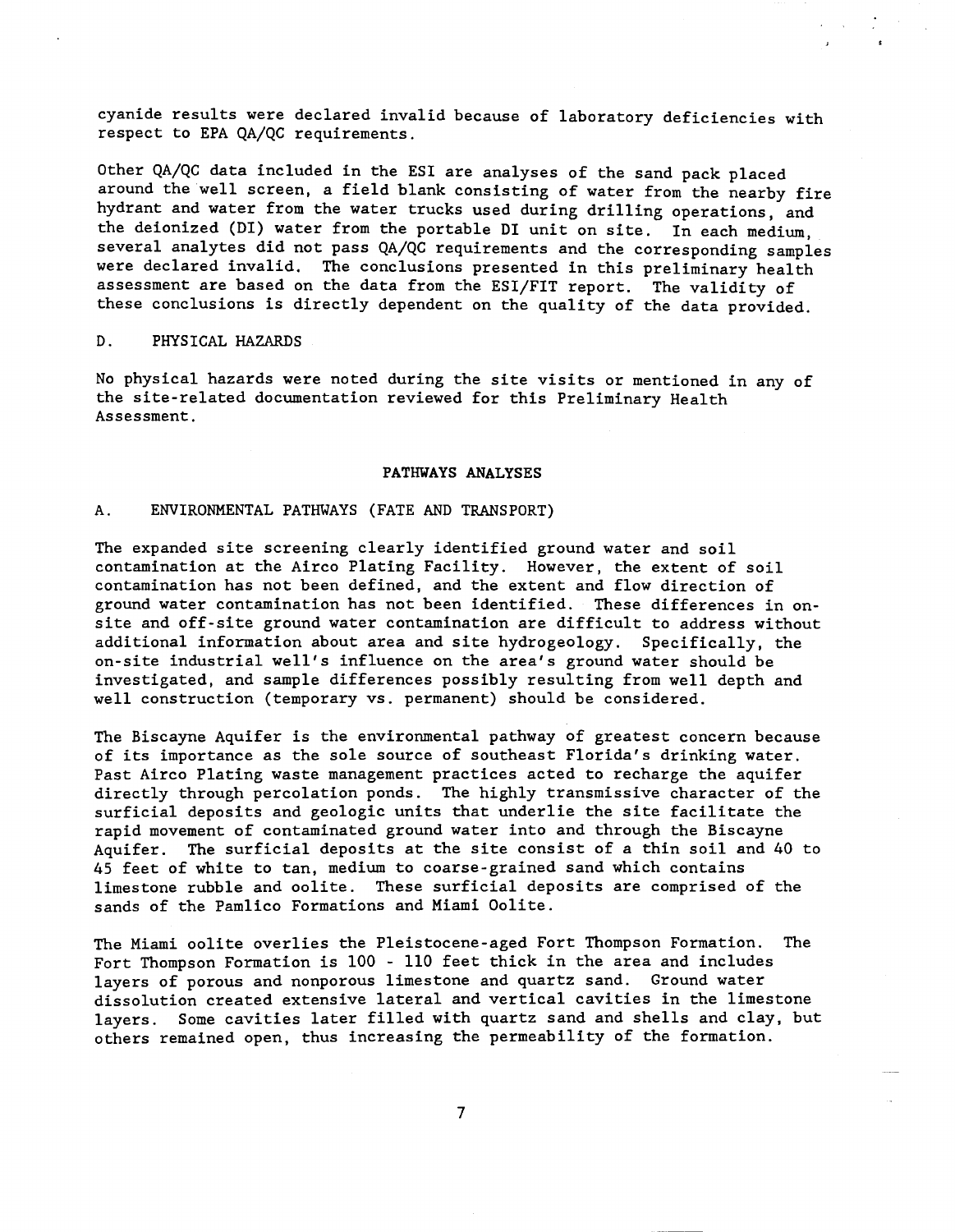The base of the Fort Thompson Formation is underlain by the Miocene-aged Tamiami and Hawthorn Formations, both of which consist of sandy clay and shell layers with numerous limestone and quartz sand lenses. Together these two formations make up the aquiclude that separates the Biscayne Aquifer from the underlying Floridan Aquifer. The Floridan Aquifer consists of limestone and dolostone units of post Paleocene to Eocene ages. The Floridan Aquifer is non-potable in this area because of high levels of chlorides, sulfates and dissolved solids.

The existence of contaminants in soil can serve as a reservoir for further contamination because of the ability of contaminants to mobilize in surface water or ground water. Rainfall run-off could carry contaminants to surface water if much of the contaminated soil was not paved. There are no ditches, streams, or drainage ways located on site. Surface water leaving the site drains across the parking lot adjacent to the site (west) and onto the storage yard of the property to the south. The nearest drainage canal is over 0.5 mile to the southwest.

Air monitoring done by the FIT was not adequate for use by EPA for the Hazard Ranking System. Since the area's ground surface is either vegetated or covered by buildings or parking lots, the release of particulates is unlikely. Sampling to determine airborne levels of VOCs would be useful for assessing the potential for exposure to volatile contaminants.

Environmental pathways of greatest potential concern are those that allow human exposure. These include 1) ground water movement of contaminants, 2) air movement of contaminated dust or vapors, and 3) rainfall run-off which may carry small amounts of contaminated sediments and soils off site and potentially into off site surface waters (most of the site is paved). On-site and off-site soil and biota probably do not represent environmental exposure pathways due to the urban nature of the area. Pavement covered all areas of the site observed during the site visit and no edible biota were observed in the area.

# B. HUMAN EXPOSURE PATHWAYS

Contamination of soils and ground water could result in human exposure to site contaminants via several routes of human exposure.

Low levels of volatile organic compounds were detected in the on-site industrial well. Process waters from this well could provide an exposure pathway for inhalation of volatile compounds from ground water or possibly via dermal absorption. It is unlikely that industrial-use well water would be ingested since this water from this well is used in the plating operation.

Private potable wells could be located downgradient, and present a potential source for contaminant ingestion, and dermal absorption or inhalation of volatile compounds from ground water.

Ingestion, inhalation, and dermal absorption of contaminant laden dust or vapors may eventually occur on site if soil removal is undertaken. Nearby residents and remedial workers would be at increased risk of such exposures.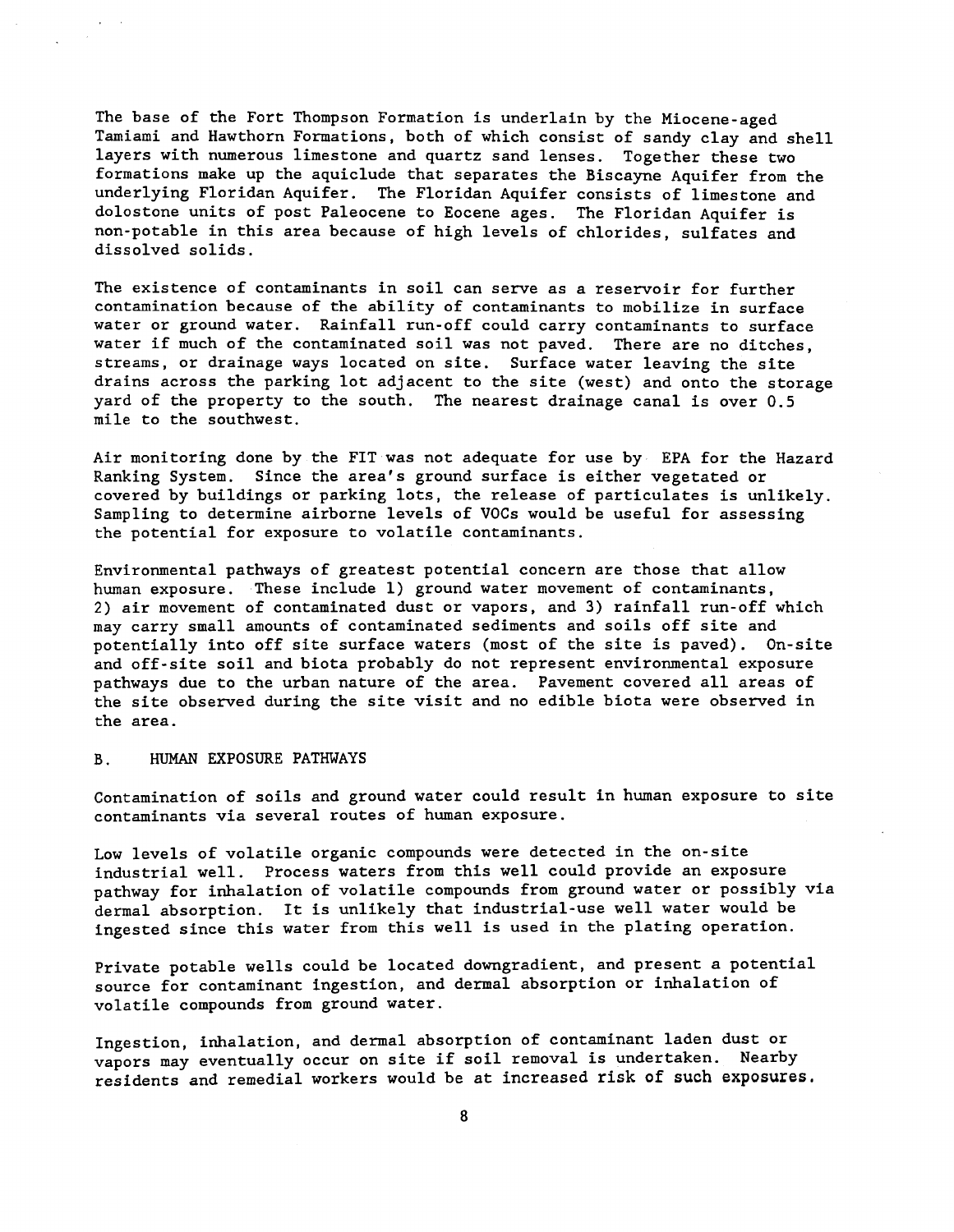## PUBLIC HEALTH IMPLICATIONS

Contaminants at levels of concern both on site and off site include cadmium, chromium, nickel, tetrachloroethene, trans-l,2-dichloroethene, copper, zinc, trichloroethene and vinyl chloride in the soil and ground water. The probability of human contact with contaminated ground water and soil is not known because insufficient information is available on soil exposure and a well survey and subsequent monitoring have not been done.

Contaminants detected at possible health concern levels can be separated into five groups: 1) cadmium, chromium, and nickel, and trichloroethene which occur in the soil and ground water on and off the site; 2) trans-l,2 dichloroethene and tetrachloroethene, which occur in on-site soil and ground water and in off-site ground water; 3) zinc, which occurs in ground water both on and off the site 4) copper, which occurs in on-site ground water; and 5) vinyl chloride, a biological metabolite of tetrachloro-ethene, that occurs only off site. The toxicologic effects of these compounds are summarized below.

Toxic effects statements can be misleading because they may be based on animal data and adverse health effects reported at high exposure rates in animals and humans. Data extrapolation is difficult because dose-response may not be linear and may be related to length of exposure time in addition to exposure levels, and because differences in intraspecies responses may be small or very large. Human toxic response variability also adds to the uncertainty associated with making toxicity predictions. Human variability factors include genetic makeup, age, sex, the state of an individual's health, previous exposure to chemicals and psychological factors. The uncertainty in predicting toxicity is reflected in the probabilistic nature of most of the toxicity assessments that are made. They deal with a population not an individual, and try to predict what percentage of people in the population will show a particular effect at a particular dose. This is the best that can be done, and even this limited type of prediction is filled with uncertainties (Kamrin, 1988).

Exposure to elevated levels of heavy metals over long periods of time may present health problems because they can accumulate to toxic levels in the body. Toxic effects in humans attributed to cadmium exposure include chronic kidney dysfunction, anemia, pulmonary disease, possible adverse effects on the endocrine system, defects in sensory functions, hypertension, and bone damage. Cadmium is relatively mobile in water. Hexavalent chromium toxicity has been linked with liver and kidney damage, internal hemorrhage, dermatitis and respiratory damage (ATSDR, 1989).

Many nickel compounds are highly soluble in water. Several nickel compounds are mutagenic and can cause cell transformation. In humans, nickel and nickel compounds can cause sensitization dermatitis, and occupational exposure has been associated with an increased incidence of cancer of the lung and nasal cavity (ATSDR, 1988).

Animal and occupational studies indicate that metabolic changes may occur because of the interaction of zinc and other metals in the diet. Exposure to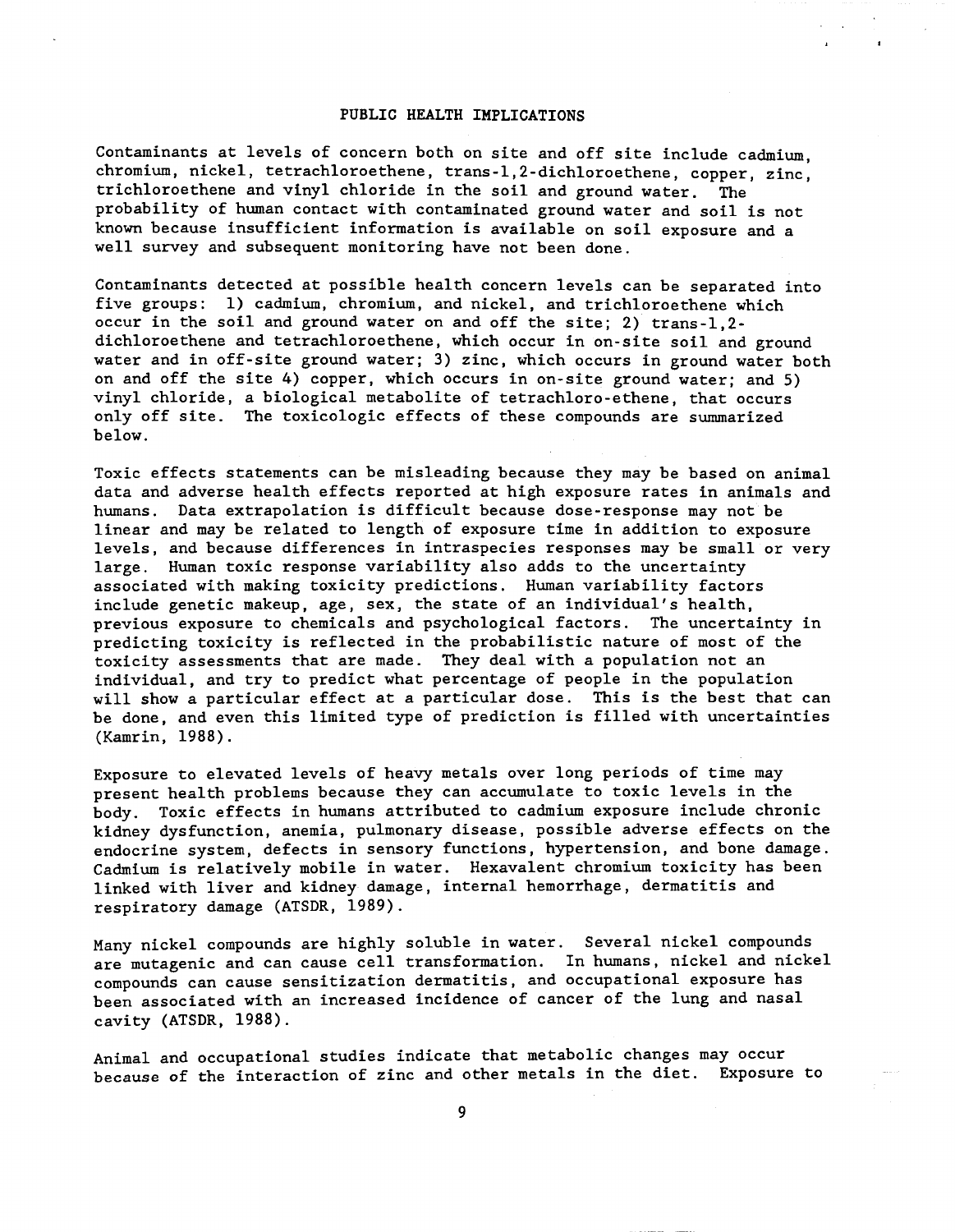Populations at future risk of exposure to soil contaminants include soil removal or construction workers.

The following recommendations are to be carried out to protect public health from the potential risks resulting from exposure to hazard substances present at the Airco Plating site.

- 1. A survey for private wells should be conducted in the area hydrogeologically downgradient from the site because tetrachloroethene, trans-l,2-dichloroethene, trichloroethene and vinyl chloride are present in the deeper monitoring wells, and some of the residences in the area date back to an era when city water was not available. However, such surveys should be based on more specific contaminant location and movement data than exist at the time this health assessment was<br>prepared. That is, the extent, flow speed and flow direction of That is, the extent, flow speed and flow direction of the ground water contamination plume should be determined, and the reservoir of contaminants in the soil should be characterized.
- 2. The location of downgradient high capacity industrial wells should be determined and their effects on the flow rate and the direction of the area ground water should be assessed.
- 3. Conduct indoor air monitoring at the AIRCO facility to determine if VOCs are being released from ground water used for industrial operations.
- 4. The Airco Plating site has been evaluated for follow-up health activities. There are no indications humans have been or are being exposed to onsite and/or offsite contaminants. Therefore, this site is not being considered for follow-up activities at this time. However, if data become available suggesting that human exposure to hazardous substances at levels of public health concern is currently occurring or has occurred in the past, ATSDR will reevaluate this site for health follow-up activities.
- 5. If future ATSDR evaluations indicate that a significant completed exposure pathway exists or that the community has expressed specific health concerns, then health outcome data bases should be evaluated in future assessments of this site.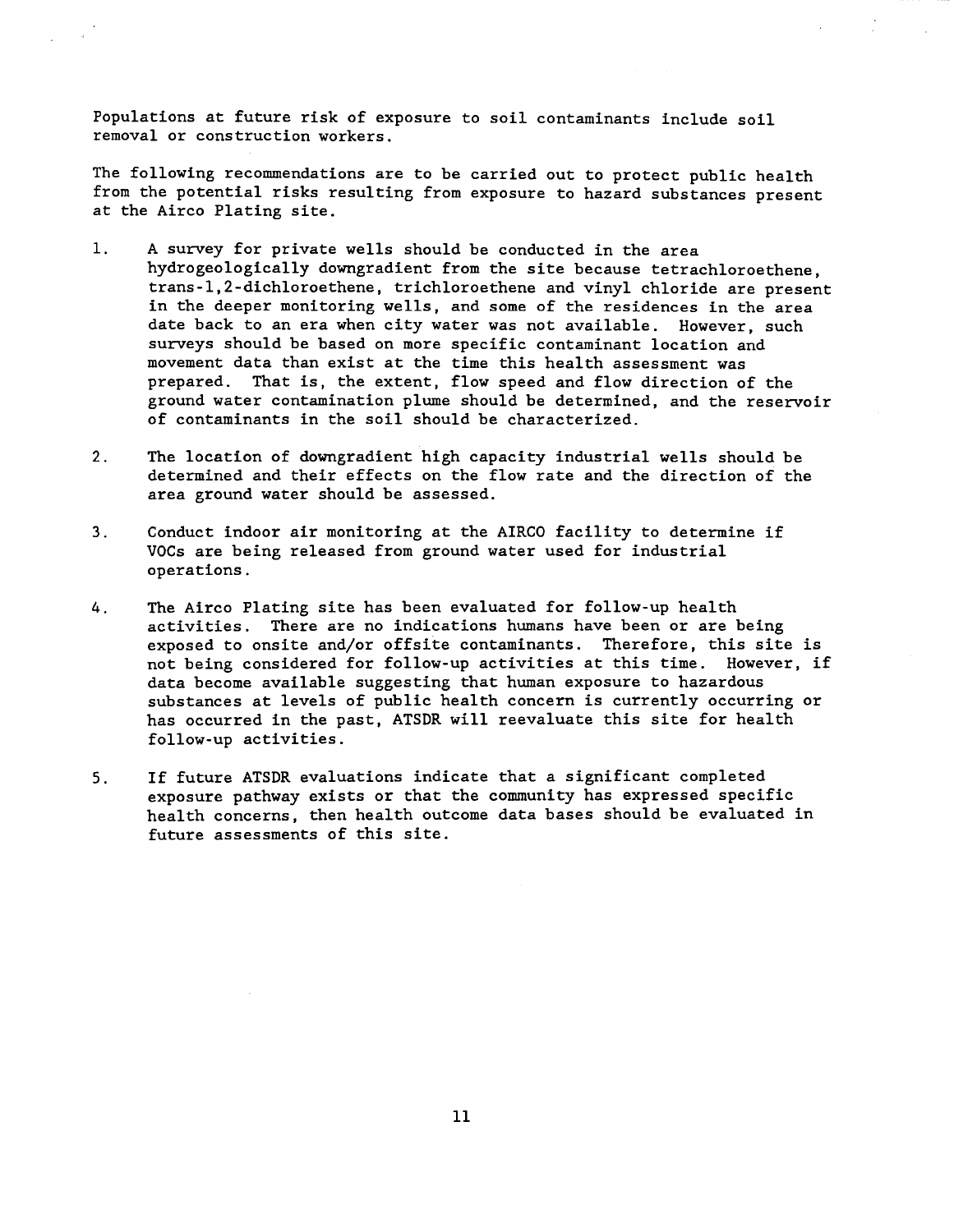cadmium can cause changes in the distribution of zinc, with increases of zinc stored in the liver and kidneys, organs where cadmium also accumulates. Excessive intake of zinc may cause copper deficiencies and result in anemia. Alone, zinc in the diet of animals has been shown to retard growth and produce defective mineralization of bone (Clement Associates, 1985).

Interaction between all of the metals found on the site may increase the toxicity over that which would be predicted for each metal separately, thereby lending to a potential increase in the overall toxicity and adverse health effects resulting from exposure to on-site and off-site soil, and ground water. (Marlowe and others, 1985)

Very little information concerning exposure only to trans-l,2-dichloroethene is available. There are no reports of carcinogenicity or teratogenicity in animals or humans (ATSDR, 1989).

Vinyl chloride and trichloroethene are biological degradation products of tetrachloroethene. These three compounds readily leach into the ground water, especially in soils of low organic content. Both tetrachloroethene and vinyl chloride have been shown to be teratogenic and mutagenic in animals and trichloroethene has shown to be mutagenic but not teratogenic. Adverse human health effects attributable to low-level inhalation exposures to vinyl chloride include liver damage, adverse lung effects, poor circulation in the fingers, changes in the ability of the blood to carry oxygen, and increased risk of cancer of the liver, brain, lungs and possibly other organs. Kidney and liver disorders and central nervous system depression have been reported for animal exposed to subchronic and chronic levels of tetrachloroethene and trichloroethene respectively (ATSDR, 1989; Clement Associates, 1985).

## CONCLUSIONS AND RECOMMENDATIONS

Based on available information this site is an indeterminate public health hazard. This category denotes sites with incomplete information. The limited available data do not indicate that humans are being or have been exposed to levels of contamination that would be expected to cause adverse health effects. Data are not available for all environmental media to which humans may be exposed. Florida HRS staff will work with the EPA to insure the Remedial Investigation includes sampling of those media which may play a role in human exposure to site contaminants.

Process waters from the on-site industrial well could provide an exposure pathway for inhalation of volatile organic compounds from ground water or via dermal absorption. The presence of other such process wells in the area are unknown. Private, potable or irrigation wells located downgradient from the site have not been identified, and present a potential source for ingestion, dermal absorption, and inhalation of contaminants from ground water.

Human exposure to cadmium, chromium, nickel, and tetrachloroethene could occur via airborne dust particles and vapors on site and off site during soil removal or construction operations. Current exposure potential is limited by the fact that most of the soil in the area is covered with asphalt.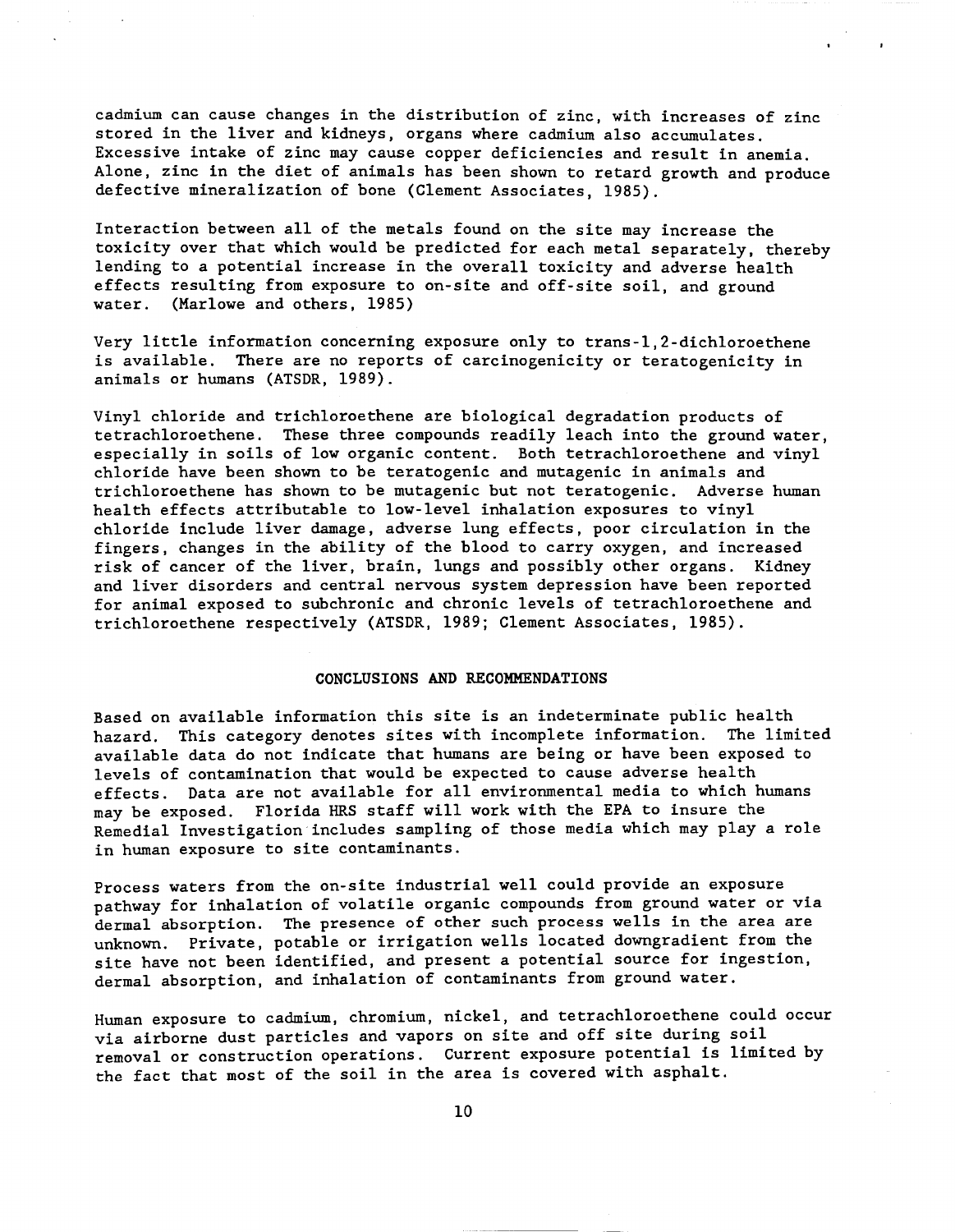# PREPARERS OF REPORT

Connie Garrett, M.S. Environmental Specialist Florida Department of Health and Rehabilitative Services Office of Toxicology and Hazard Assessment

Randy Merchant, M.S. Biological Administrator III Florida Department of Health and Rehabilitative Services Office of Toxicology and Hazard Assessment

# ATSDR REGIONAL REPRESENTATIVE

Chuck Pietrosewicz Public Health Advisor Office of the Assistant Administrator

# ATSDR TECHNICAL PROJECT OFFICER

Richard Gillig Environmental Health Scientist Remedial Programs Branch Division of Health Assessment and Consultation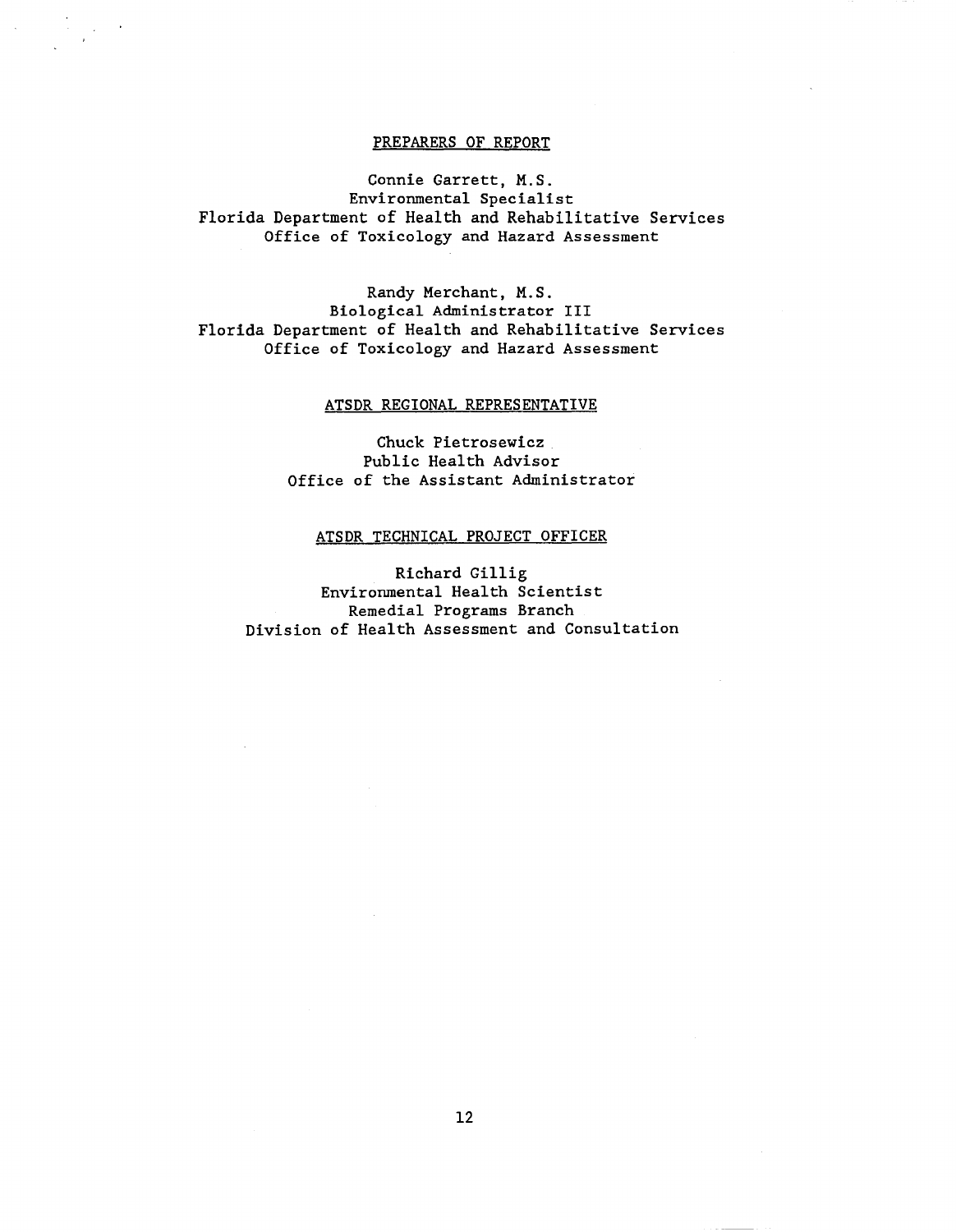# **CERTIFICATION**

This Preliminary Health Assessment was prepared by the Florida Department of Health and Rehabilitative Services under a cooperative agreement with the Agency for Toxic Substances and Disease Registry (ATSDR). It is in accordance with approved methodology and procedures existing at the time the health assessment was initiated.

Dickand Gul Helling

The Division of Health Assessment and Consultation, ATSDR, has reviewed this health assessment and concurs with its findings.

Director, DHAC, ATSDR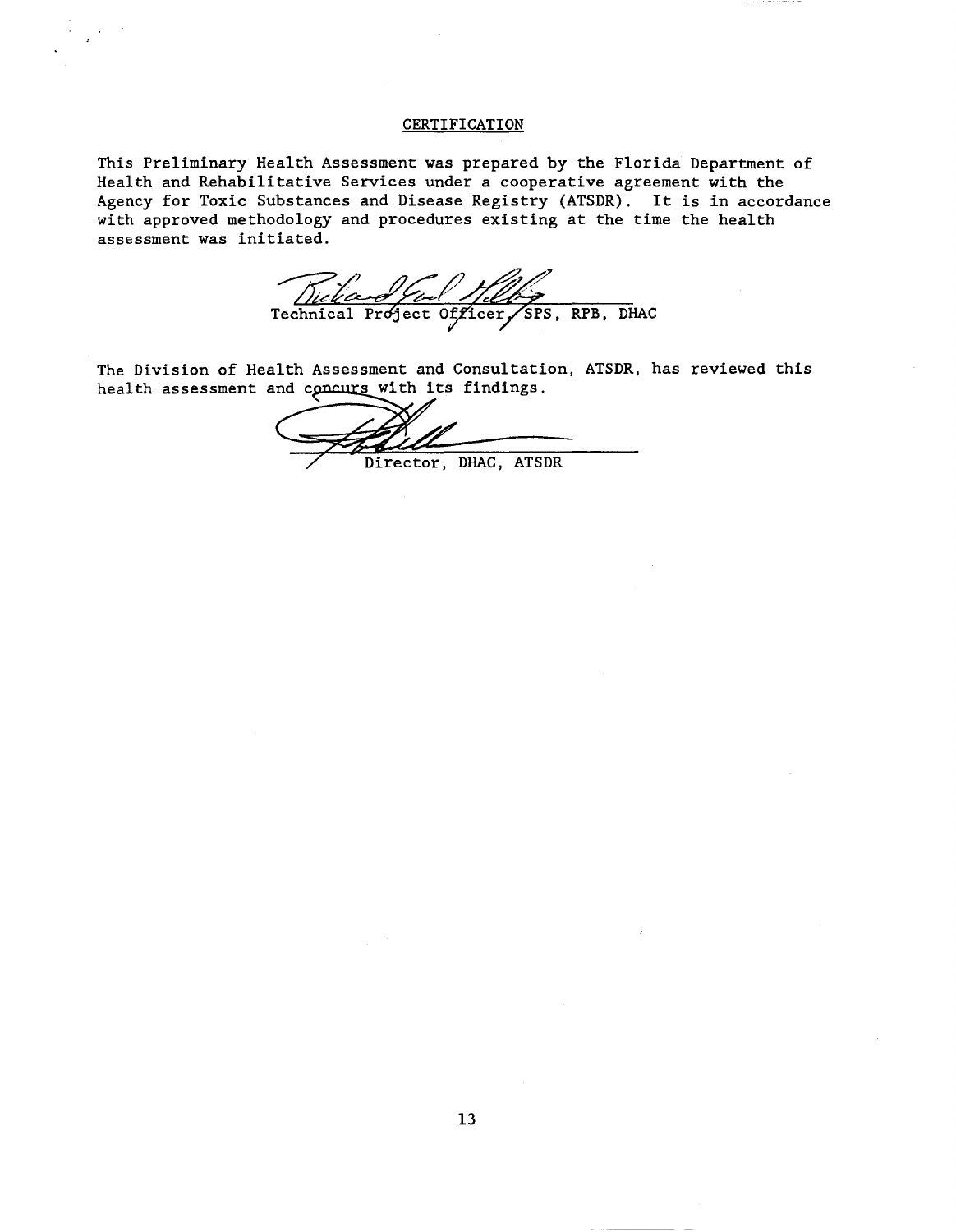#### REFERENCES

Agency for Toxic Substances and Disease Registry (ATSDR), 1988. Health Assessment Format, Guidelines, and Methodology, U.S. Public Health Service. Atlanta, Georgia.

ATSDR, Toxicological Profile for l,2-Dichloroethene, ATSDR/TP-90/l3, December 1990.

ATSDR), Toxicological Profile for Cadmium, ATSDR/TP-88/08, March 1989.

 $\label{eq:2.1} \frac{1}{2} \int_{\mathbb{R}^3} \frac{1}{\sqrt{2}} \, \mathrm{d} x \, \mathrm{d} x \, \mathrm{d} x \, \mathrm{d} x \, \mathrm{d} x \, \mathrm{d} x \, \mathrm{d} x \, \mathrm{d} x \, \mathrm{d} x \, \mathrm{d} x \, \mathrm{d} x \, \mathrm{d} x \, \mathrm{d} x \, \mathrm{d} x \, \mathrm{d} x \, \mathrm{d} x \, \mathrm{d} x \, \mathrm{d} x \, \mathrm{d} x \, \mathrm{d} x \, \mathrm{d} x \, \mathrm{d} x \, \mathrm{d$ 

ATSDR, Toxicological Profile for Nickel, ATSDR/TP-88/l9, December 1988.

ATSDR, Toxicological Profile for Trichloroethylene, ATSDR/TP-88/24, October 1989.

ATSDR, Toxicological Profile for Vinyl Chloride, ATSDR/TP-88/25, August 1989.

Clement Associates, 1985. Chemical, Physical and Biological Properties of Compounds Present at Hazardous Waste Sites, fact sheets prepared by EPA: cadmium, chromium, copper, trans-l,2-dichloroethene, nickel, tetrachloroethene, trichloroethene.

Kamrin, Michael A., 1988. Toxicology - A Primer on Toxicology Principles and Applications, Lewis Publishers, Chelsea Michigan, 145 p.

Klein, H. and Hull, J.E., 1978. Biscayne Aquifer, Southeast Florida, U.S. Geological Survey. Water-Resources Investigation 78-107.

NUS Corporation, 1987. Analytical Results and Sample Locations from December, 1986 and January, 1987. FIT IV Expanded Site Investigation. Airco Plating Company, TDD No. F4086ll-46.

U.S. Environmental Protection Agency-ESD, July 18, 1985. Site Inspection Report, Airco Plating Company. Site #D38, Project #85E-l07.

U.S. Geological Survey, 1969A (PR1969) Hialeah, Florida quadrangle, 7.5 minute series topographic map.

U.S. Geological Survey, 1969B (PR1969) Miami, Florida quadrangle, 7.5 minute series topographic map.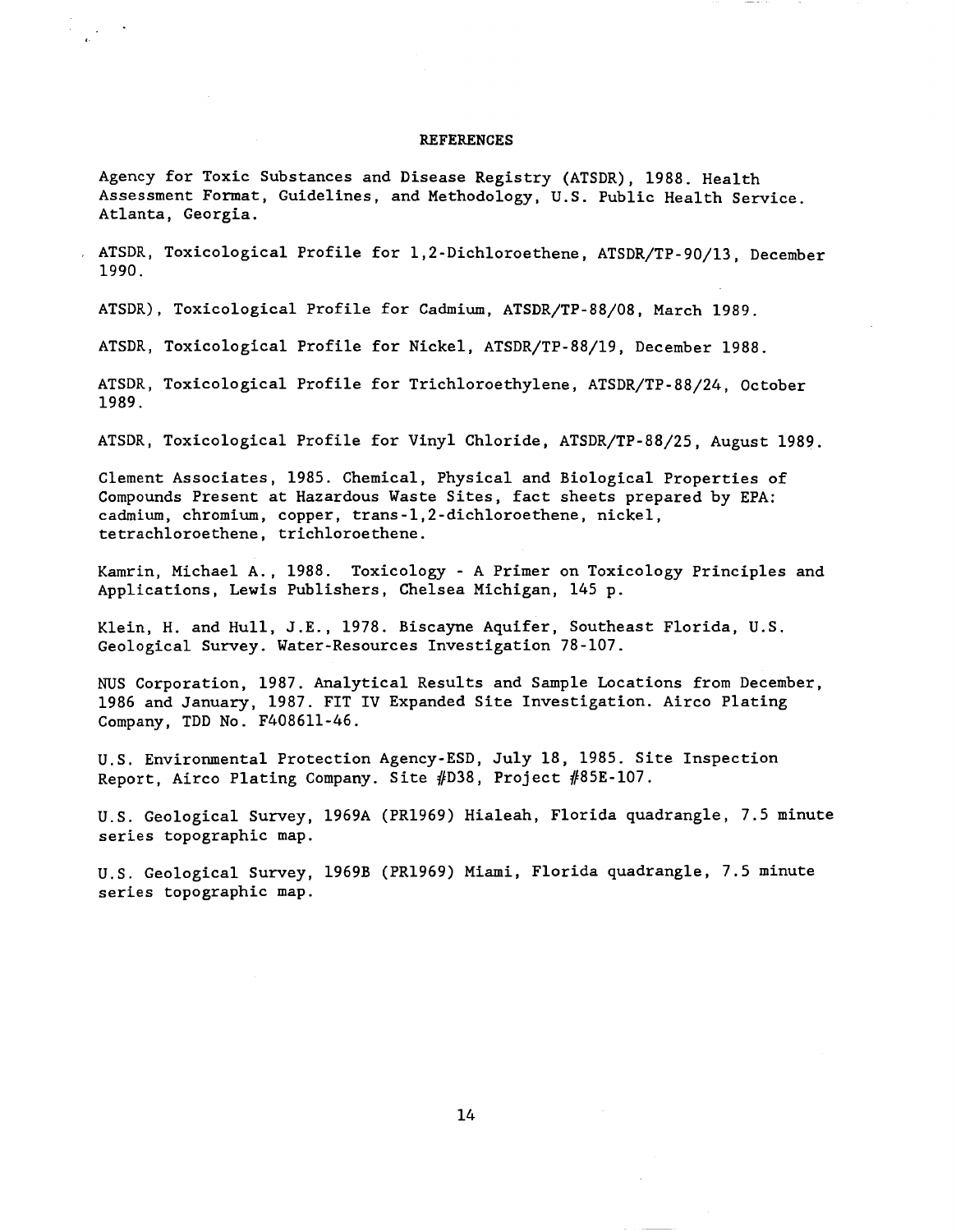# **APPENDICES**

®

FIGURE 1 Site Location

FIGURE 2 Site Layout

 $\label{eq:2.1} \begin{array}{l} \mathcal{A} \\ \mathcal{A} \\ \mathcal{A} \\ \mathcal{A} \\ \mathcal{A} \\ \mathcal{A} \\ \mathcal{A} \\ \mathcal{A} \\ \mathcal{A} \\ \mathcal{A} \\ \mathcal{A} \\ \mathcal{A} \\ \mathcal{A} \\ \mathcal{A} \\ \mathcal{A} \\ \mathcal{A} \\ \mathcal{A} \\ \mathcal{A} \\ \mathcal{A} \\ \mathcal{A} \\ \mathcal{A} \\ \mathcal{A} \\ \mathcal{A} \\ \mathcal{A} \\ \mathcal{A} \\ \mathcal{A} \\ \mathcal{A} \\ \mathcal{A} \\ \mathcal{A} \\ \$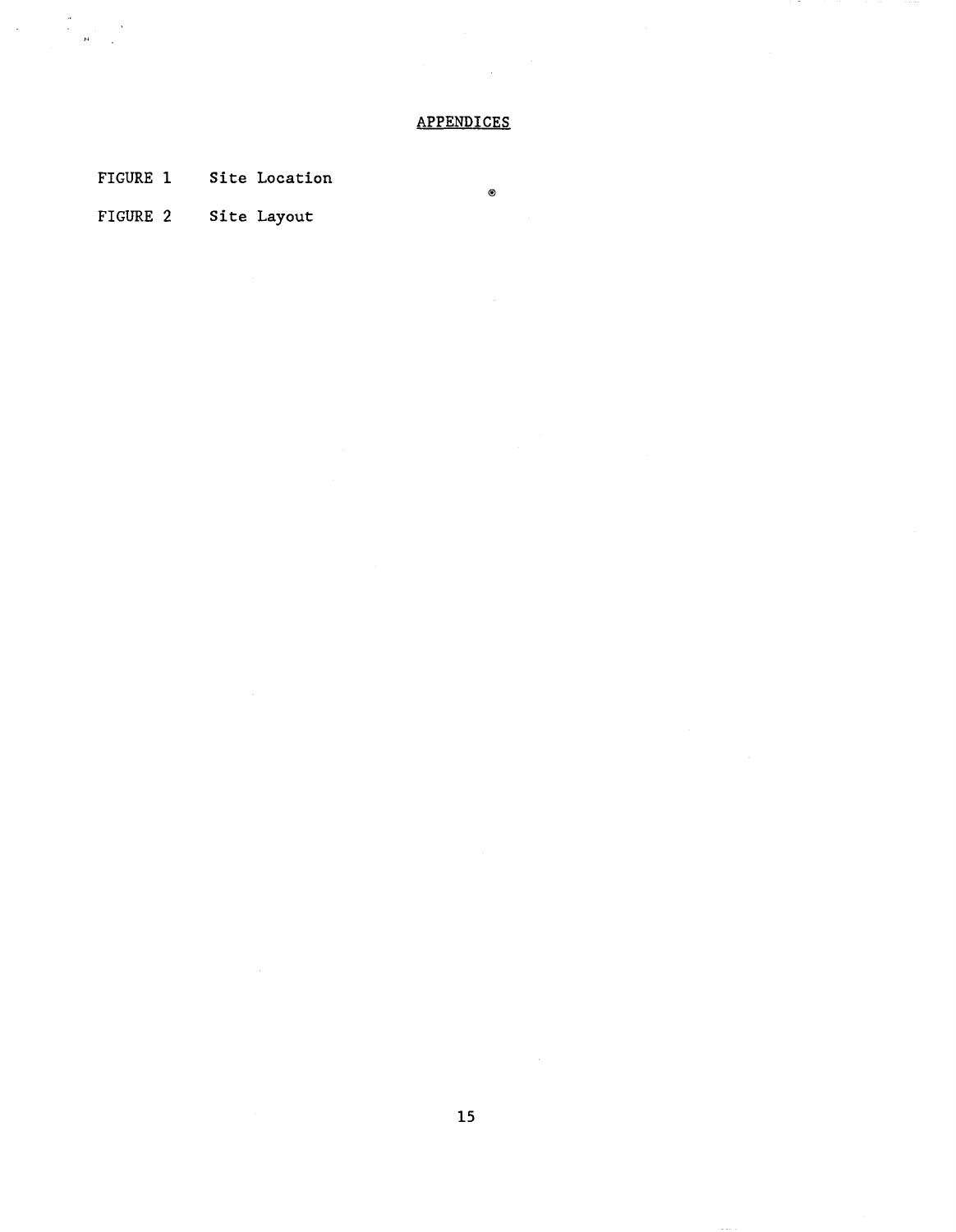



**FIGURE ES-1**